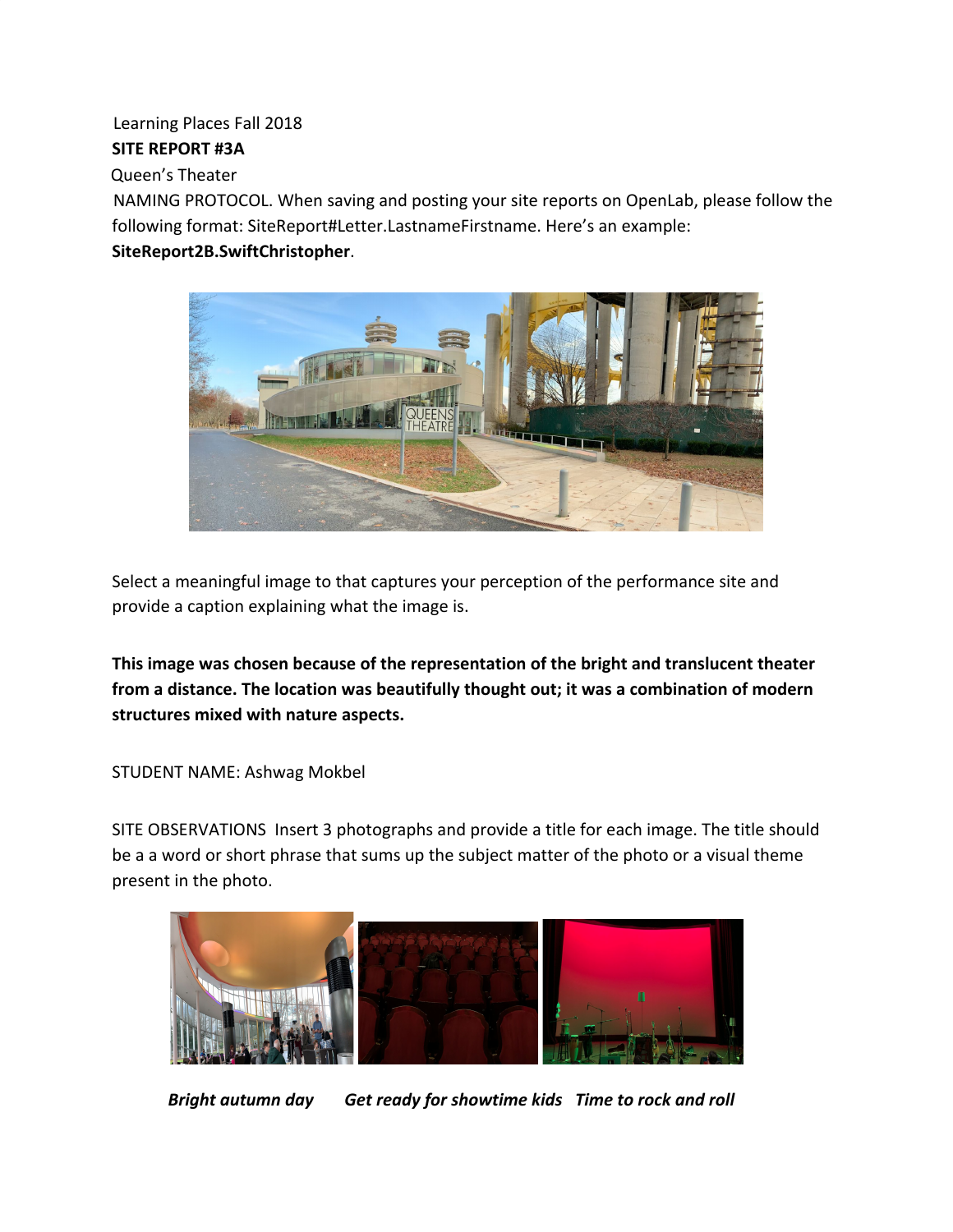Why did you choose these images? Do they summarize a feeling you have for the performance space? Do they focus on prominent objects or features? Explain.

**These three images were chosen because I believed that each image represented a moment of an experience that encountered while visiting. The first image "Bright autumn day" was selected due to its elegant architecture that brightened up the clouded day.It wasn't sunny out but the way the lobby was set up, reflected natural sunlight. For the second image, "Get ready for showtime kids" was chosen because it took quite some time for all be seated. Especially since most of the audience were parents and children, they had to wait and announced for all to prep/seat themselves so the show can begin. Finally, the third image was picked to represent the playful stage. As shown in the picture, the instruments are set out with LED lights shining down on them. Also, the performers intentionally put in a table and lamp to resemble a living room to bring more comfort to the children.**

#### **PERMANENT THEATER**

**Answer the questions below** *only* **if you attended a performance in a purpose-built theater or an adapted space that is now a permanent theater.**

- 1. Briefly describe the genre or type of performance (one sentence). **The performance was a live sing along holiday musical.**
- 2. Describe the dimensions, shapes, and arrangement of audience and performance spaces in the building: entrances, ingresses, egresses, lobbies, lounges, audience seating, box seats, and stage.

**Queens theater was located within a secluded park. When approaching the theater , the outside of it caught my eye. The exterior structure of the theater was cylindrical glass that was translucent. The entrance of the theater leads straight into the lobby where there was snack stands, a face coloring table, as well as the booth to purchase tickets. Inside the lobby, the ceiling was high and the walls were circular. It allowed everyone in the small location to view one another. The ceiling resembled an inverted gypsum dome that had tinted orange skylights, with LED lights circling the lobby. The natural light was bright within the theater lobby due to its glass structure. The hallway to enter the theater room is greeted by the staff where they hand out sing-along books and pamphlets. There are two wing entrances, left and right, depending on the seats booked. The first thing in point eye view is the stage. It was constructed as a traditional proscenium stage, where the audience was facing the built-in stage that was enclosed by a curtain. There were built in lights above the stage ascending down, allowing the performers to be the center of attention. The seats were all divided into**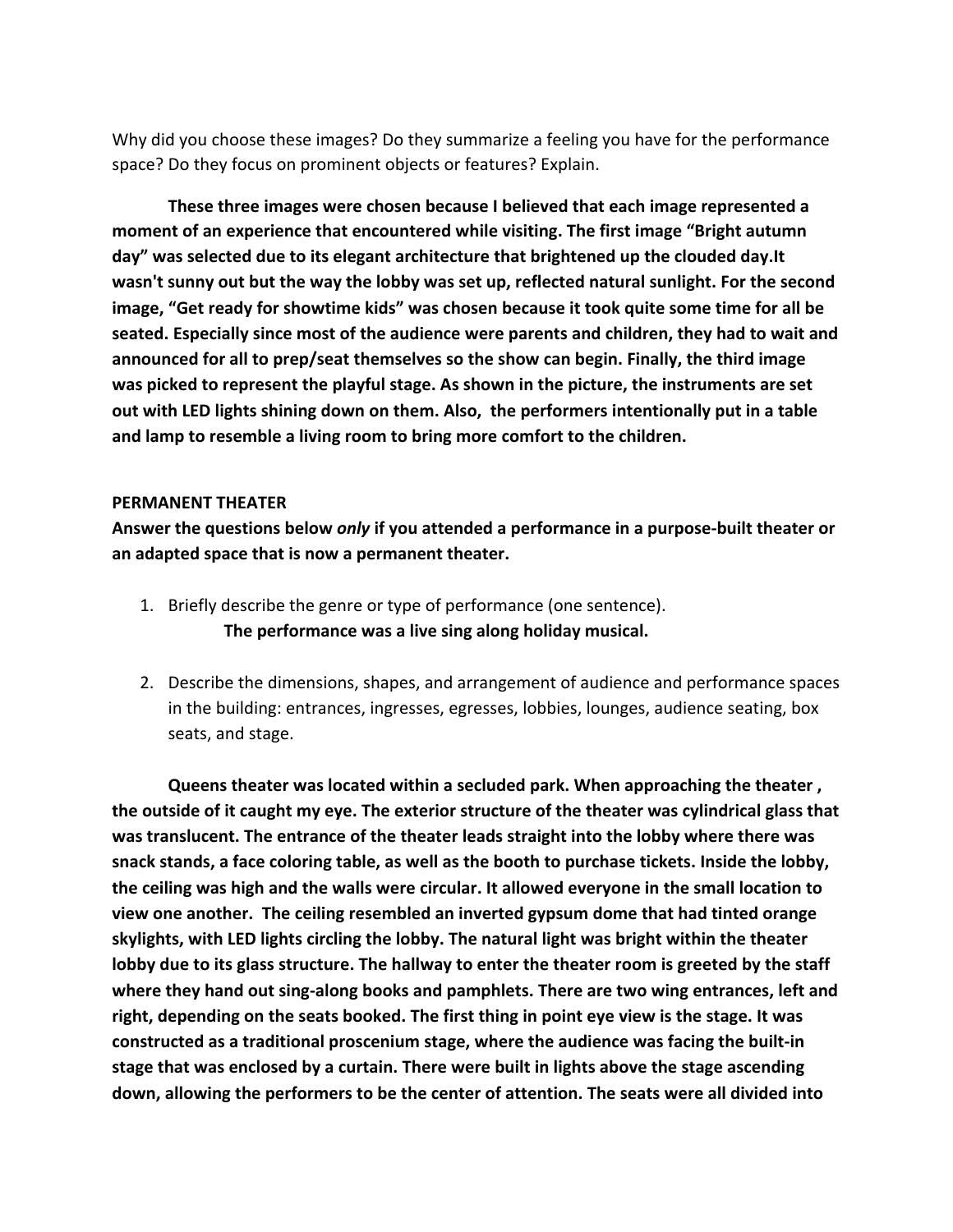**three sections, left wing, right wing, and the center. However, they were all perfectly placed in horizontal lines with just a few inches between each row levels. This made it difficult for the audience that are ranging from different heights to see the stage well. When looking around the theater, there were no seat boxes or seatings in higher locations.**

3. Does the architectural design provide opportunities for voyeurism, food or alcohol consumption, reading, talking, or other interaction among audience members? Explain how the architecture might *encourage* or *limit* activities other than viewing the performance.

 **The architectural design did not provide any opportunities for voyeurism. Instead, the seating arrangements limited the audience to only view the stage as well as the back of the heads of other viewers. Within the lobby, there were snack stands where they allowed members to purchase items before entering, however, nothing can be carried in. Before entering each person was given a sing-along book to keep up with the performance. It limited the activities of the performance because the audience was encouraged to get up and dance/sing along with the performers. However, if anyone wanted to dance to the music, they had to get out of their seats and dance in between aisle or on the stage near the performers due to the closeness of seating arrangements.**

4. How did the architectural design and fixtures affect your reception of the play (sight lines, acoustics, lighting, etc.)?

**The architectural design of the horizontal seating, site lines limited the way I perceived the show. There wasn't a clear view of the performance from all seats.The seating arrangements were almost the same between each row, varying between a few inches. As for the vertical sight line, it was barely any height increase as the seats reached the back of the theater. The descending slope of the seats wasn't perpendicular enough to provide spectators to bypass blockage if encountered. The stage view was blocked by the back of the heads of other audience members, who were larger in size. The theater had good acoustics installed that allowed the sound to travel naturally for long distances and allowing people to hear the music clearly from any standpoint. When the musicians were performing the sounds of the instruments were carried out throughout the whole theater. Even their vocals were echoed, allowing all to hear. Not only that, without actually hearing the music the audience could feel all the sounds physically when their feet are on the ground. When it comes to lighting the theater was set up in such a way that the only visible place was the stage. The lights were embedded into the proscenium stage ceiling to shine a light on performers. It was adjustable**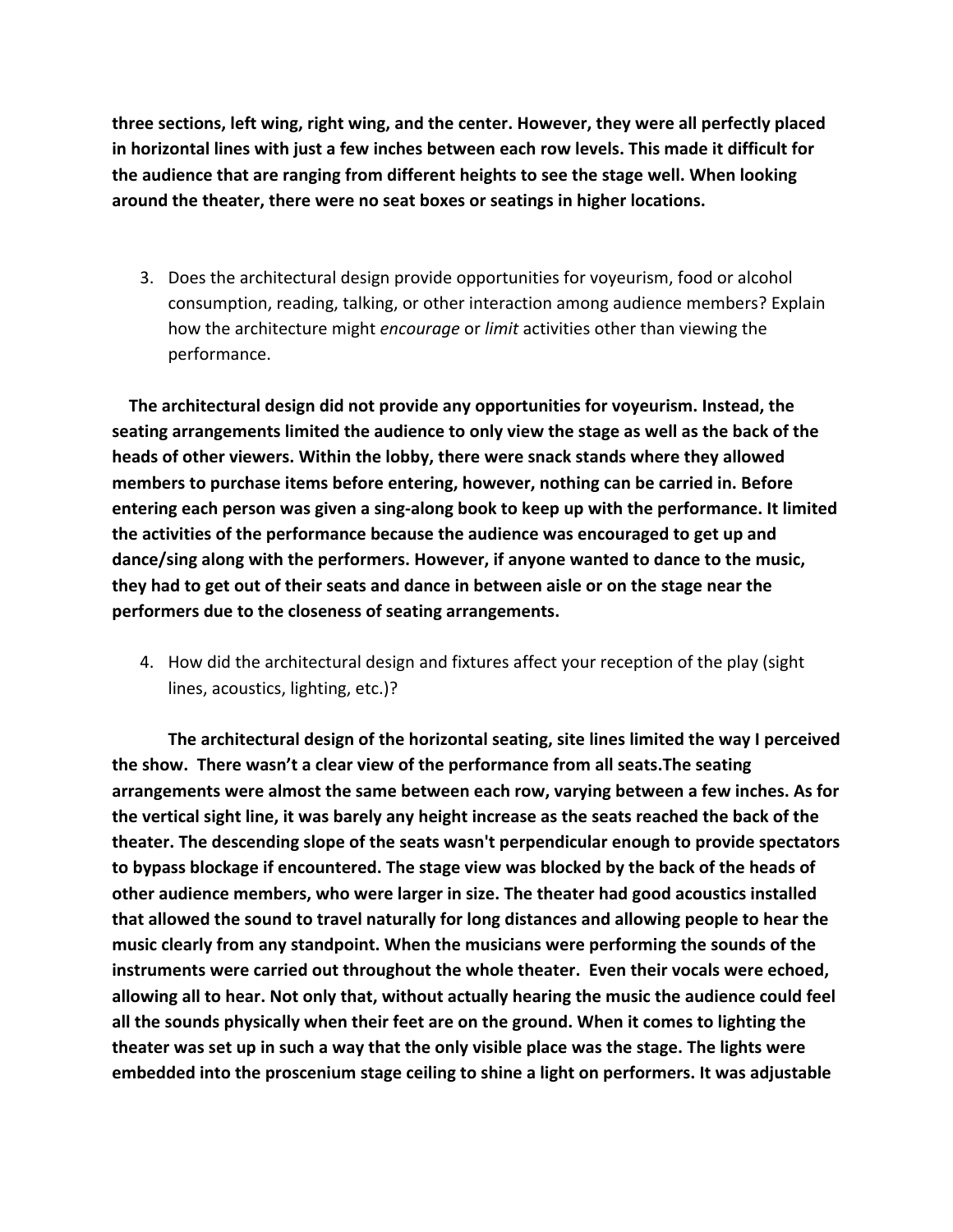**to make brighter or darker. Altering the LED lights created a playful stage for the children in the audience, which varied in red, green, and orange colors.**

5. Describe the dynamic between the audience space and the performer's space. Was the stage a proscenium, thrust, or theater-in-the-round arrangement? Did the performance and audiences spaces ever merge (audience in stage area, actors in audience area, for instance)?

**The relationship between the audience space and the performer's space was crossed when children went on stage. The performers kindly asked for volunteers(children) to get on stage to sing and dance along. The performance was very interactive. The stage was proscenium allowing all to view both the performers and dancing children. Although we knew we were the audience and they are the performers, they set it up in a way to make it feel like your the comfort of your living room. The performers even gave personal stories between each song as well as ask the audience questions. The merging of the audience and performers was delightful to watch since it made both parents and children happy.**

6. Use a metaphor to describe the audience/stage relationship (ocean, layer-cake, peephole, for instance...*and don't use these examples*!). Explain why you chose that image or idea.

**JELLO! The audience and stage reminded me of jello because during the performance the spotlight was shifting from the audience to the performers on stage. Also the all the dancing reminded me of how jiggly jello can be and how the kids were moving. Unlike a typical theater show, this one was not strictly a one way of direction and full of playful moments.**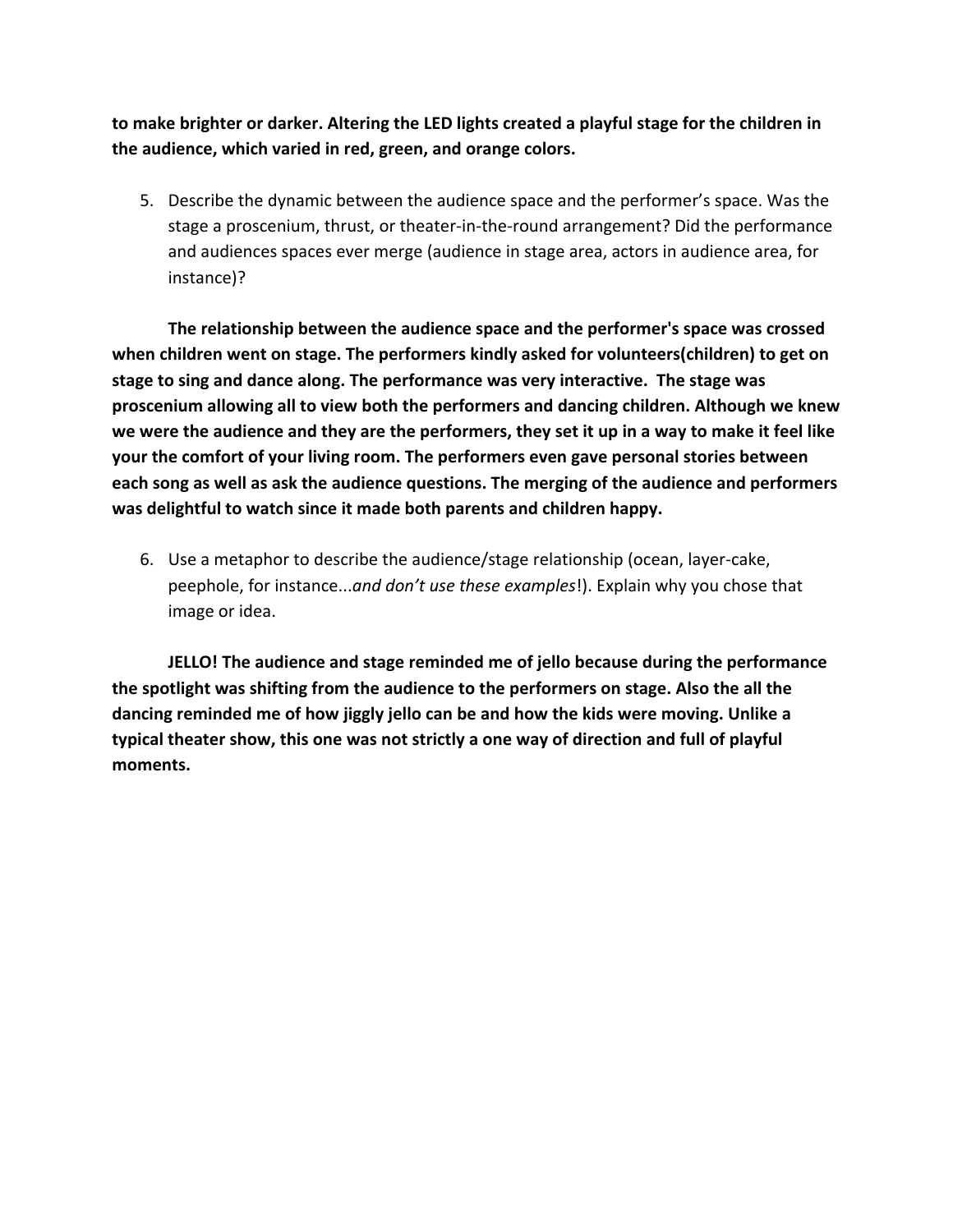### **ANALYSIS/DISCOVERIES [FOR EVERYONE]**

*Use this section to reflect on your observations. Remember to refer to your observations when drawing general conclusions.*

Performativity: ways in which theater becomes life, words become actions, audiences become actors, objects become agents, buildings convey meaning, and participants become engaged in broader social concerns.

1. Describe the moments in the production where *theater* became more like *life* or when something occurred in the performance space that exceeded the internal action of the play itself.

**There was a few segments of the performance where it became more than a show. As the musical was progressing the performers kept telling members from the audience (mostly children ) to get on stage and pretend they are at home jamming to the holiday songs. The main singer, repeatedly said between each song to "get comfy kids, this isn't a live show but a show that feels like home." Although it was a miniature sing-along, it's not typical for the performers to allow dancing children on stage. The fact that they set it up as an interactive show to make it feel like you're in the comfort of your home, allowed me to reminisce my own experiences growing up.**

2. How might the designed and/or natural features of the performance space enable moments of performativity? Or, on the other hand, do the architectural and/or natural elements inhibit performativity?

**There were multiple features of the performance space that inhibited performativity of the musical. First starting with the entrance of the theater, the lights were embedded on the proscenium stage ceiling. There was a limited the amount of light the theater received. Walking in it was difficult to go down the stairs and locate your seat number. The dimness almost made me fall if I wasn't carefully stepping. After locating the seats, the seating arrangements were irritating. Everyone was super tight to one another, to the extent, that any movement affected the person next to you. That was a challenge because it was designed to be an interactive dance/singalong. If anyone wanted to dance, they would have to get off their seats and walk to one of the aisles or go on stage. Also, the stage wasn't large; it was a small stage where it limited the number of people on it. The theater's neighborhood didn't implement into the show to its best advantage.Since it was a playful children's show, the natural outside scenery would have been amazing. The kids could play, sing and dance while being carefree, rather than being limited.**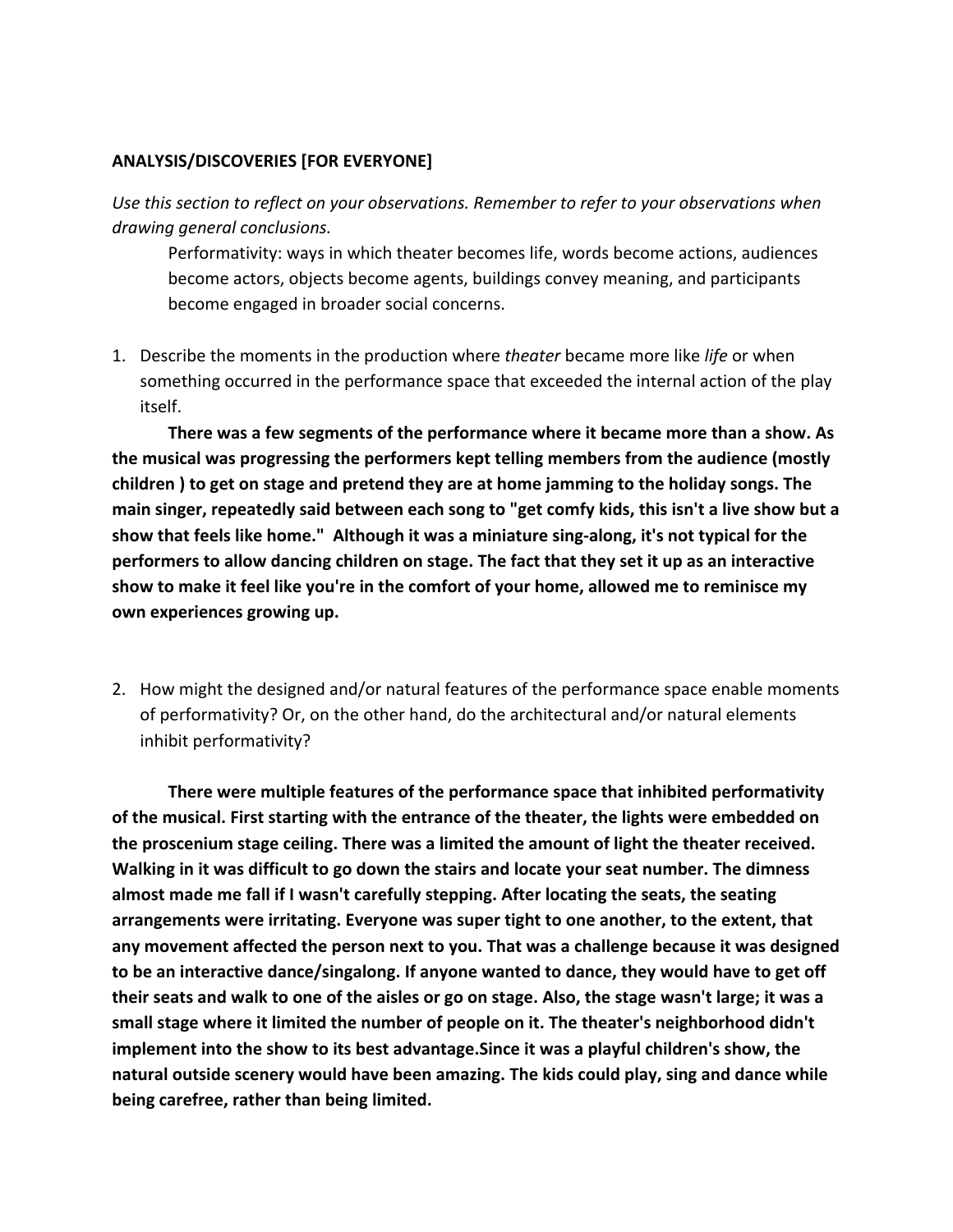QUESTIONS for FURTHER RESEARCH. Write down questions that require further research to answer. These should follow directly from your analysis section and be complex and specific enough to serve as the basis of a research project; do not include questions you can answer with a quick google search. Focus your research questions on spatial and architectural aspects of the performance space.

- 1. Question? **If the performance intended was meant to be interactive, why was a proscenium stage selected?**
- 2. Question? **Was the performance created to educate the audience about various holidays or for just entertainment?**
- 3. Question? **Was the external architecture created to give a bright and joyful experience?**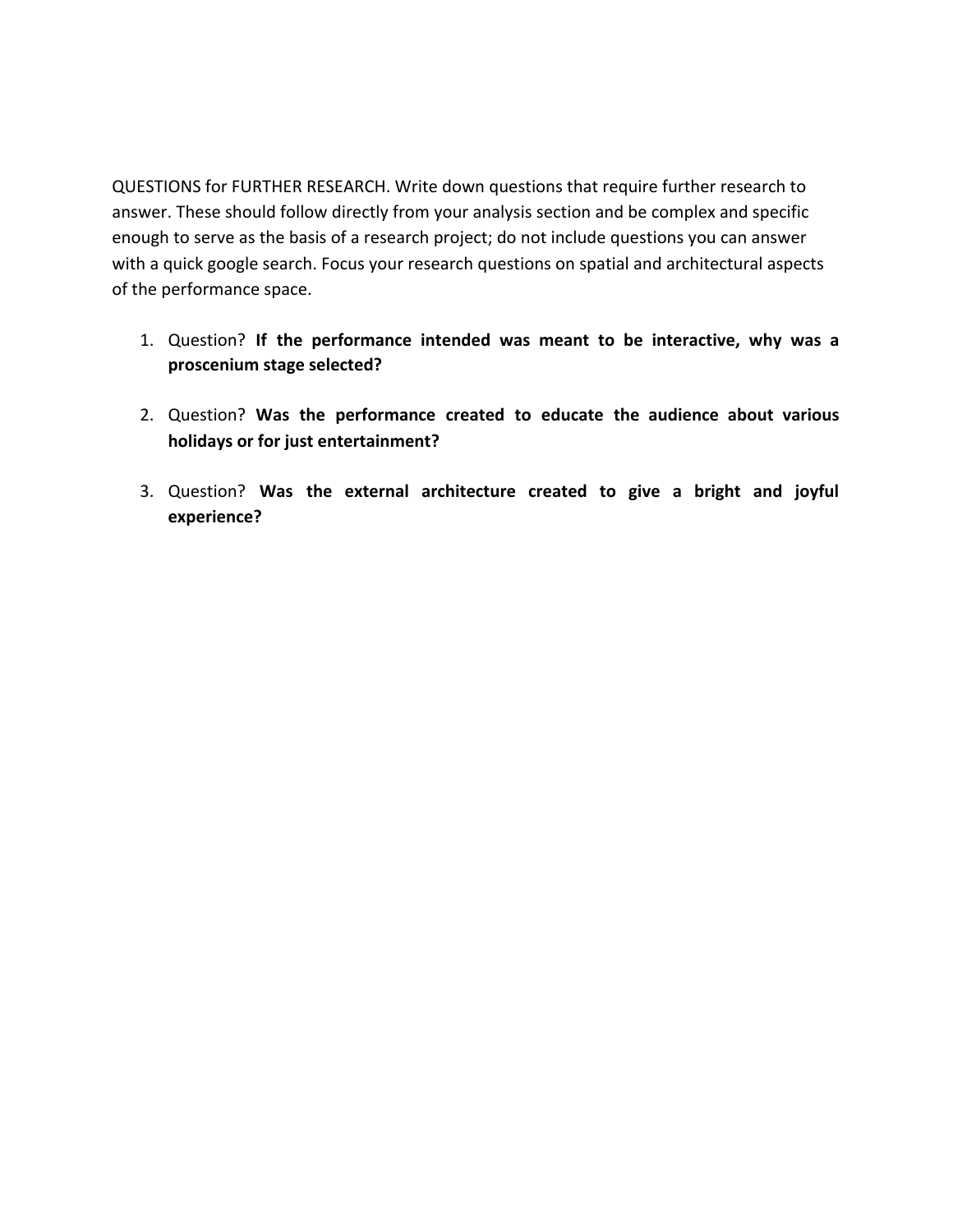## **SITE REPORT #3B**

#### STUDENT NAME: Ashwag Mokbel

#### FURTHER RESEARCH

Develop a new research question (or revise one of your questions from part 3A of this report). **This question should concern EITHER**:

The relationship between the performance you viewed and the staging (if in a traditional theater space) or the place where it was performed (if in a provisional theater space).

#### **OR**

The relationship between a social / political issue and the performance you viewed.

#### **Research Question:**

## **If the performance intended was meant to be interactive, why was a proscenium stage selected?**

**Find 2 sources.** \*You can choose to use: internet sources, books, archival documents or ephemera, scholarly articles, newspaper articles, or performance reviews. Your choice should be intentional.

**1 source** should have to do with the **production or performance** (this could either be about the play itself or about something to do with the performance). For example, if I viewed a production of *Hamlet* that was interactive, I might research "Hamlet" or conduct research more broadly on "interactivity and Shakespeare." **1 source** should be about the **place or social / political issue** that is articulated in your research question.

#### **Write an MLA citation for each source:**

#### **Source 1**

Ueno, Kanako, et al. "Experimental Study on Stage Acoustics for Ensemble Performance in Chamber Music." *Acoustical Science and Technology*, vol. 26, no. 4, 22 Dec. 2005, pp. 345–352., doi:10.1250/ast.26.345.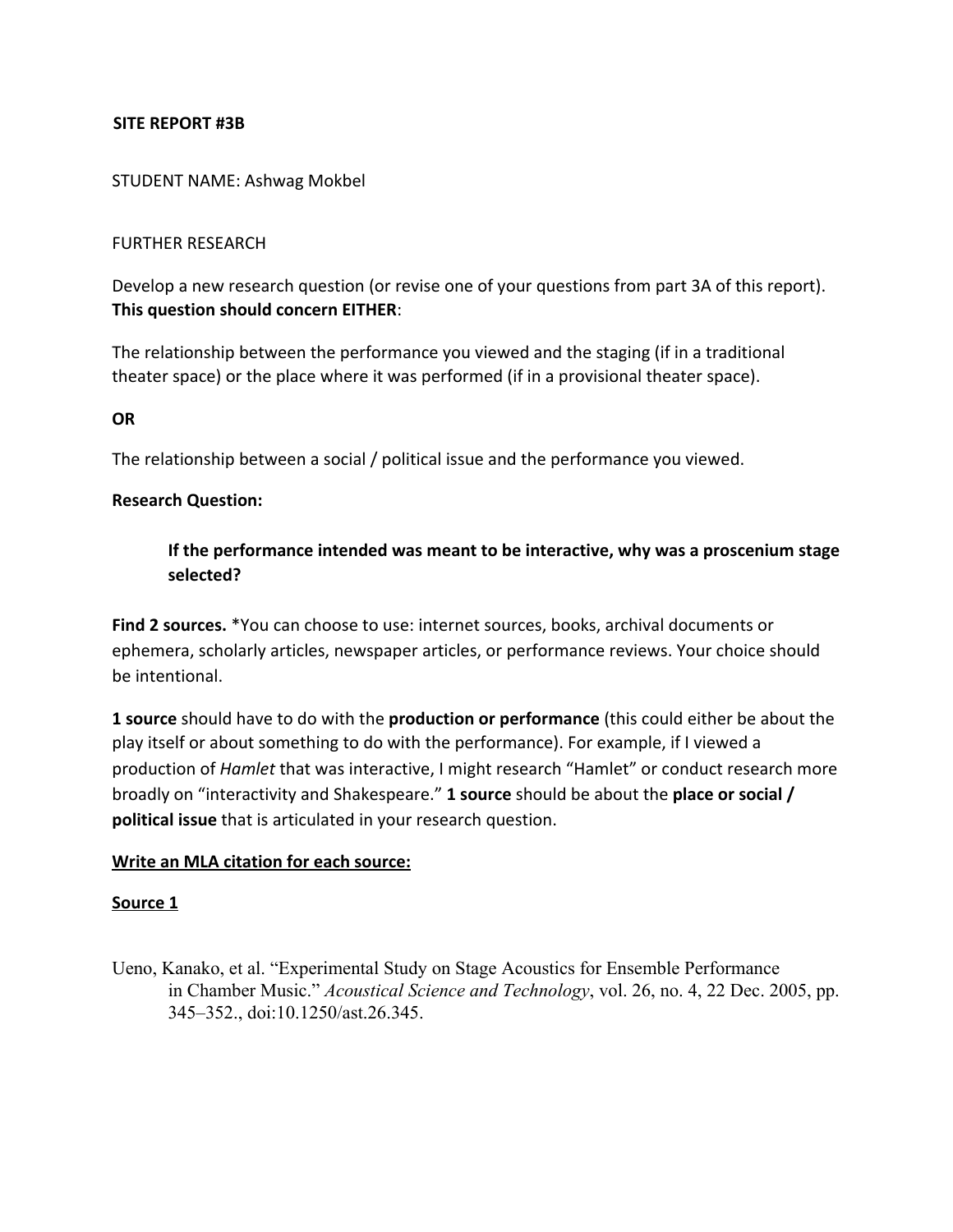#### **Source 2**

Ruokonen, Inkeri, and Maie Vikat. "The Creativity of Gifted Children in Estonia and Finland from a Musical and Environmental Perspective." *TRAMES: A Journal of the Humanities & Social Sciences*, vol. 9, no. 1, Jan. 2005, pp. 49–68. *EBSCOhost*, citytech.ezproxy.cuny.edu:2048/login?url=http://search.ebscohost.com/login.aspx?dire ct=true&db=ssf&AN=510448026&site=ehost-live&scope=site.

Why did you select these sources? How do they address all or part of your research question?

**Source one examines the effects of room acoustic conditions on music players with the best suitable stage.The author presents the connections between the measurements of seats, stage area, volume and understanding how the style reflects direct sound. The article states " the impulse responses measured were divided into three components ; the direct sound including the reflection from the floor (Dir), the early reflections (ER) and the reverberation process (Rev)." This source was perfect because it breaks down the best possible stages for sound travel.**

**Source two focuses on the beneficial effects of music on young children. Since this performance was all about music on different holidays, I believe this best supports the concentration of music that was shifted from the performers to the audience. In the article, it explores young gifted children and their own musical environment and their creative abilities. In the article, it states "transmitting cultural values as well as nurturing the creativity and imagination needed for innovative and artistic thinking" allowing children to absorb the educational lessons in songs.**

Describe the process you used to find this source including any keywords and the search engine or tool you used to search.

**For the first source I went to the city tech library website and used the EBSCOhost search engine but didn't find any hits so I went to google scholar. For source one I used the key words "Architecture" AND "proscenium stage" or "music". For source I used the city tech library website and used the EBSCOhost two I used the keywords "Musical performance" AND "culture " OR "diversity". With these terms I found the article that fit regarding little to no education about various religious holidays.**